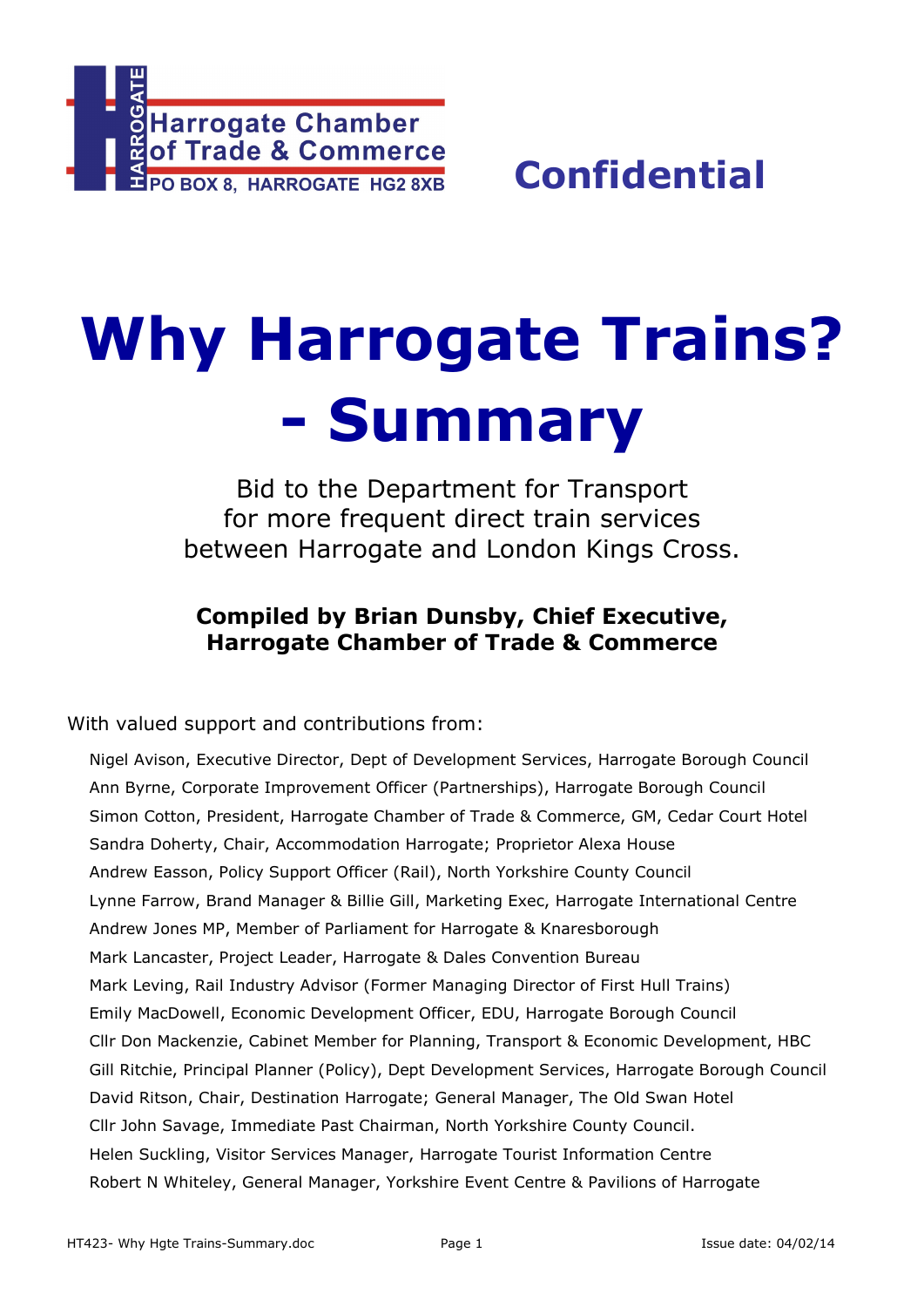## **Why Harrogate Trains?**

## **CONTENTS**

#### **Report compiled by Brian L Dunsby, Chief Executive & Hon Secretary Harrogate Chamber of Trade & Commerce, P O Box 8, Harrogate HG2 8XB.**

#### **Tel: 01423 879208 Fax: 01423 870025 E-mail: chiefexec@harrogatechamber.org**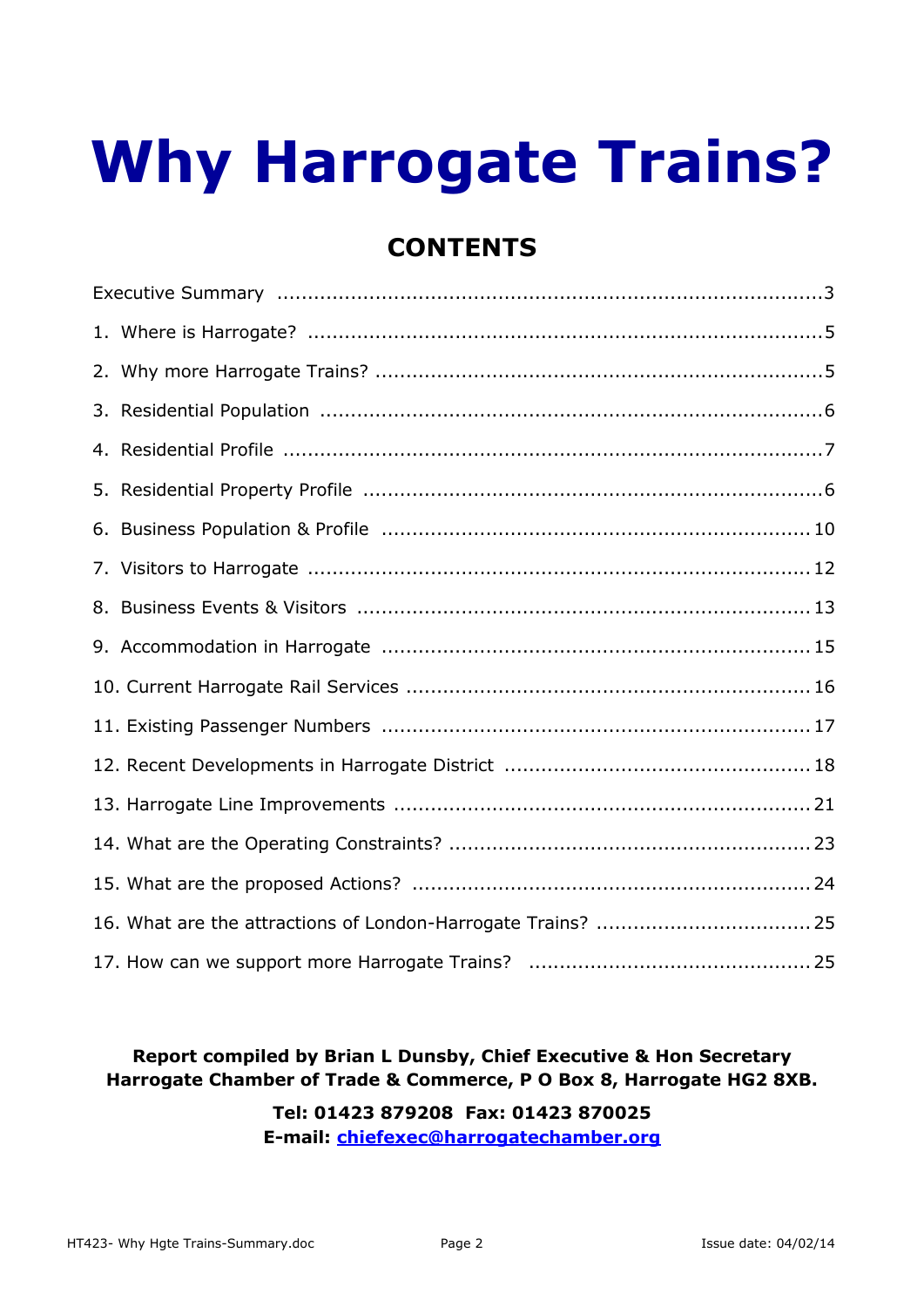#### **Executive Summary**

Harrogate in North Yorkshire is a unique area of high economic growth forming a "golden triangle" with Leeds, Wetherby and York. It is the north-east quadrant of the Leeds City Region, which is the most significant economic driver of the Yorkshire and Humber Region.

Harrogate Town has a population of 72,000, whilst the whole Harrogate District has 158,000, with an older age profile than the Region. It has a predominantly professional demographic profile with higher than average levels of social class, household income, property values and car ownership. Harrogate has been repeatedly quoted as one of the best places to live in the UK. Hence Harrogate attracts upwardly mobile individuals to live in Harrogate and work all over the country - or across the whole world. These factors all indicate a propensity to travel.

Harrogate District is close to the geographical centre of the UK, accessible from north, south, east and west. It attracts large numbers of visitors all the year round, for both business and leisure. The latest estimate of Total Direct Visitor Spend in the District was £331m per year from a total of 6.4 million visitor-days including both business and holiday tourism visitors.

Harrogate has a unique combination of Conference, Exhibition and Event facilities alongside many well established visitor attractions. It is supported by numerous nearby hotels, guest houses and restaurants; a combination not matched anywhere else in the UK. These facilities combined with a relaxing rural environment attract international, national and regional corporate, professional and trade events of all types virtually all the year round. Planning permission has recently been granted for two new hotels, whilst older ones are being updated.

Harrogate International Conference centre is the third largest integrated conference and exhibition venue in the UK after Excel, London and EICC, Edinburgh. Phase 1 of a £45m expansion programme has just commenced which will add two new exhibition and event halls and a new entrance to the venue. These are scheduled to open in Autumn 2011.

Conferences, Exhibitions, Trade Shows and Entertainments at HIC attract well over 200,000 business visitors per annum, with around 40% visiting from London and South East. In a recent event survey, 78% of delegates came from outside Yorkshire, but few travelled by rail. Harrogate's poor rail connectivity has frustrated the attraction of some major new conferences – and risks losing others to better connected venues such as Birmingham and Manchester.

The largest event at the Harrogate Showground is the Great Yorkshire Agricultural Show which takes place in mid-July each year. With the demise of the Royal Show at Stoneleigh, the Great Yorkshire Show is now the largest agricultural show in the UK. Many smaller events of various types are also held on the Showground all the year round, with an average of over 600 events and a total attendance of nearly 440,000 visitors a year. The RHS Garden has over 300,000 pa.

Harrogate has a large number of successful hotels, guest houses and restaurants that cater for both business and leisure visitors. The Tourist Information Centre says that there are 1,472 bedrooms in hotels and 284 in guest houses within Harrogate – making a total of 1,756 rooms with over 2,100 beds - excluding the surrounding District. These figures far outweigh comparable towns that already have direct London rail services.

Before the war, Harrogate enjoyed a frequent London-Harrogate-Edinburgh Pullman Car service with up to 10 trains per day. It was cut back in stages and Harrogate now has just one direct London service, south bound on weekday mornings only, taking almost 3 hours. There are no direct Sunday services despite high demand for travel on this day.

Whilst there are frequent fast services from Kings Cross to Leeds and York, connections to Harrogate are poor quality and often ill-timed. Changing trains is seen as risky, inconvenient, and time consuming - whilst the rolling stock falls significantly below most customer expectations! Nevertheless there are nearly 2 million passenger journeys a year to and from the Harrogate District Stations, confirming the local propensity for rail travel.

Recent developments in Harrogate District that could increase demand for rail travel include loss of the Leeds Bradford to London air service; opening of Harrogate International Business School; adoption of a broad Local Development Framework; new housing and business developments; aspirations for Park & Rail or Parkway Stations; a proposed Transport Interchange; and a planned Harrogate & Dales Convention Bureau.

The need for improvements on the Leeds-Harrogate-York line is recognised and there are plans to upgrade signalling and provide a new turn-back facility at Horsforth, which could also serve